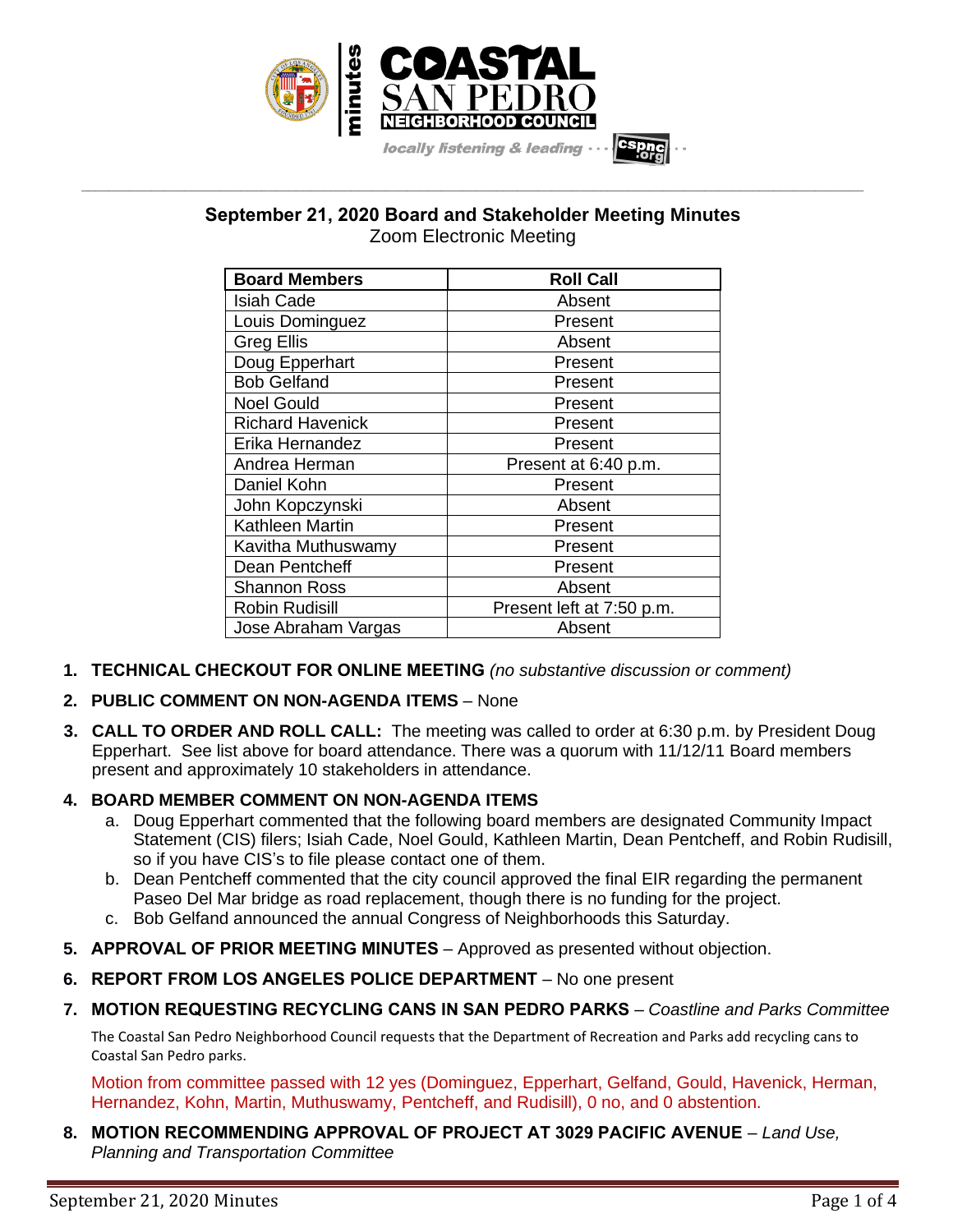*Whereas* the affordable housing needs of our community's low- to moderate-income Workforce who are increasingly caught in the gap between skyrocketing rents and ineligibility for other assistance must be addressed,

*Therefore resolved,* the Coastal San Pedro Neighborhood Council Board supports the City Council Motion to instruct the Planning Department to prepare revised Transit Oriented Communities (TOC) Guidelines to increase the 55-year covenanted affordable housing percentage requirements in high and mid market areas, similar to the higher affordability levels contained in the Linkage Fee Ordinance.

*Council File 20-0189*

Motion from committee passed with 9 yes (Dominguez, Epperhart, Gelfand, Gould, Havenick, Herman, Kohn, Pentcheff, and Rudisill), 0 no, and 3 abstentions (Hernandez, Martin, and Muthuswamy).

#### **9. MOTION RECOMMENDING MITIGATION OF FIRE HAZARDS IN COASTAL SAN PEDRO PARKS** – *Land Use, Planning and Transportation Committee*

*Whereas* future fire seasons are likely to be more prolonged and intense due to climate change, and we are currently experiencing an especially high-risk fire season;

*Whereas* there was a recent significant fire in Angel's Gate Park that was very near homes, the Korean Friendship Bell monument, the Marine Exchange facility, and the Upper Fort MacArthur national historic site;

*Whereas* there is currently significant brush "fuel" in open areas in Coastal San Pedro parklands;

*Whereas* many of these areas are not easily accessible to emergency responders in the case of a fire or other time-critical emergency, making preventive measures and pro-active preparation especially important;

*Therefore Be It Resolved that* the Coastal San Pedro Neighborhood Council urges the Department of Recreation and Parks to work with Los Angeles Fire Department (LAFD) to assess and remediate potential fire hazards in Coastal San Pedro parks.

*Be It Further Resolved that* the Coastal San Pedro Neighborhood Council urges LAFD to direct the Department of Recreation and Parks to perform **the necessary REGULARLY SCHEDULED(amendment #1) NECESSARY(amendment #2)** fire risk abatement measures for these open park areas **AND REPORT BACK TO CSPNC WITH THE SCHEDULE OF ABATEMENT MEASURES** where gates should remain unlocked during hours when the public is able to access the parks.

*And Be It Further Resolved that* the Coastal San Pedro Neighborhood Council requests that the two departments submit a joint written summary of their risk assessment and mitigation plan to the Coastal San Pedro Neighborhood Council and the office of the City of Los Angeles 15th City Council District by December 1, 2020.

**Motion** by **Richard Havenick** to amend the motion to strike the necessary and insert **REGULARLY SCHEDULED** as noted above, second by **Louis Dominguez**, and passed without objection. **Motion** by **Robin Rudisill** to amend the motion to insert **NECESSARY** as noted above, second by **Bob Gelfand**, and passed without objection.

**Motion** by **Noel Gould** to amend the motion to insert **AND REPORT BACK TO CSPNC WITH THE SCHEDULE OF ABATEMENT MEASURES** as noted above, second by **Richard Havenick**, and passed without objection.

**Motion** from committee as amended passed with 12 yes (Dominguez, Epperhart, Gelfand, Gould, Havenick, Herman, Hernandez, Kohn, Martin, Muthuswamy, Pentcheff, and Rudisill), 0 no, and 0 abstention.

**10. MOTION TO ADDRESS STREET RACING AND LOUD MOTORCYCLES** – *Emergency Preparedness and Public Safety Committee (Original motion from Coastline and Parks Committee, referred by Board)*

The Coastal San Pedro Neighborhood Council (CSPNC) regards vehicle street racing and, illegally loud motorcycles**, AND ILLEGALLY**  LOUD AUTOMOBILES to be a major detriment to the quality of life and safety of residents. In addition, the Port allows the Porsche-Owners Club to have car rallies which are loud and contribute to the problem.

The Coastal San Pedro Neighborhood Council calls upon the Port **AND THE CITY TO DISCONTINUE THE ALLOWANCE FOR CAR AND MOTORCYCLE RALLIES** to eliminate the disturbances and noise through limitations in its permitting process for vehicular activities.

The Coastal San Pedro Neighborhood Council calls upon the Los Angeles Police Department and the Port to enforce anti-noise regulations to resolve these problems.

**Motion** by **Dean Pentcheff** to strike In addition, the Port allows the Porsche Owners Club to have car rallies which are loud and contribute to the problem. as noted above, second by **Richard Havenick**, and passed without objection.

**Motion** by **Noel Gould** to send to the Coastline and Parks Committee, second by **Kathleen Martin**, and failed 4 yes (Gould, Hernandez, Martin, and Muthuswamy), 7 noes (Dominguez, Gelfand, Havenick, Herman, Kohn, Pentcheff, and Rudisill), and 1 abstention (Epperhart).

**Motion** by **Bob Gelfand** to end discussion in 5, second by **Noel Gould**, and passed without objection.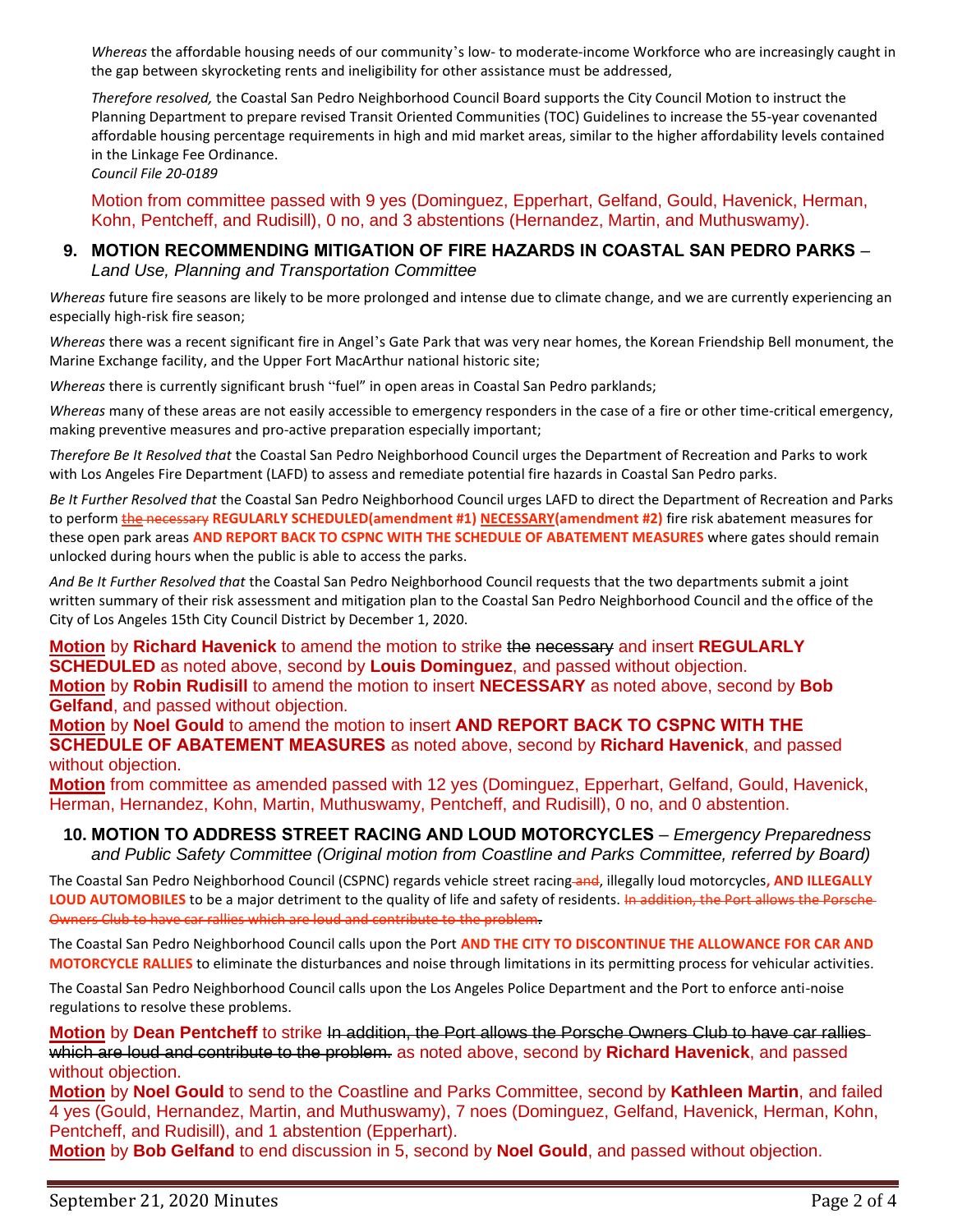**Motion** by **Bob Gelfand** to amend the motion to strike the word and insert **AND ILLEGALLY LOUD AUTOMOBILES** in the first paragraph and **AND THE CITY TO DISCONTINUE THE ALLOWANCE FOR CAR AND MOTORCYCLE RALLIES** in the second paragraph, as noted above, second by **Noel Gould**, and passed without objection.

**Motion** from committee as amended passed with 8 yes (Dominguez, Epperhart, Gelfand, Gould, Havenick, Herman, Kohn, and Pentcheff), 1 no (Hernandez), and 3 abstentions (Martin, Muthuswamy, and Rudisill).

### **11. MOTION SUPPORTING THE COVID-19 EMERGENCY EVICTION DEFENSE PROGRAM** – *Emergency Preparedness and Public Safety Committee*

The Coastal San Pedro Neighborhood Council supports passage by City Council of the COVID-19 Emergency Eviction Defense Program (Council File 20-1084, Martinez and O'Farrell).

Motion from committee passed with 12 yes (Dominguez, Epperhart, Gelfand, Gould, Havenick, Herman, Hernandez, Kohn, Martin, Muthuswamy, Pentcheff, and Rudisill), 0 no, and 0 abstention.

#### **12. MOTION IN SUPPORT OF THE WHITE POINT PATROL'S EFFORTS TO ADDRESS PROBLEMS WITH INTERTIDAL FOOD HARVESTING** – *Emergency Preparedness and Public Safety Committee*

*Whereas* the intertidal zones along the coast of San Pedro have experienced a rapid increase in visitors who are removing large quantities of coastal sea life and damaging the intertidal habitat,

*Whereas* the California Department of Fish and Wildlife Wardens 'increased patrols and issuance of citations in the area have not hampered the taking of protected sea life or the taking of amounts beyond legal limits,

*Resolved, that* the Coastal San Pedro Neighborhood Council (CSPNC) supports the efforts of the White Point Patrol to gather data on human behavior during low tide, to provide culturally sensitive education to visitors at White Point Beach and other locally affected intertidal zones, and to extend community outreach and education initiatives with communities throughout Southern California.

*Be it further resolved,* the Coastal San Pedro Neighborhood Council shall allocate a sum not to exceed \$1,000 to M'ever LaYam ("Across the Ocean", EIN 82-3583020) **PENDING SUCCESSFUL APPLICATION FOR A NEIGHBORHOOD PURPOSES GRANT,** to support volunteer activities and the distribution of educational signage and/or educational materials to help control intertidal harvesting and minimize habitat destruction.

#### **Motion** by **Noel Gould** to amend the motion to insert **PENDING SUCCESSFUL APPLICATION FOR A NEIGHBORHOOD PURPOSES GRANT,** as noted above, second by **Richard Havenick**, and passed without objection.

**Motion** from committee as amended passed with 10 yes (Dominguez, Epperhart, Gelfand, Gould, Havenick, Herman, Hernandez, Kohn, Martin, and Pentcheff), 0 no, 0 abstention, 1 out of room (Muthuswamy), and 1 left meeting (Rudisill).

## **13. MOTION ENDORSING THE PROPOSED ORGANIZATION OF THE HARBOR ALLIANCE OF NEIGHBORHOOD COUNCILS** –

Resolved, the Coastal San Pedro Neighborhood Council endorses the proposed organization of the Harbor Alliance of Neighborhood Councils as an unincorporated association with bylaws and a more formal financial structure based on annual dues paid by members.

Motion by **Dean Pentcheff** to endorse the proposed organization of the Harbor Alliance of Neighborhood Councils, second by **Richard Havenick**, and passed 11 yes (Dominguez, Epperhart, Gelfand, Gould, Havenick, Herman, Hernandez, Kohn, Martin, Muthuswamy, and Pentcheff), 0 no, 0 abstention, and 1 left meeting (Rudisill).

# **14. COMMITTEE REPORTS**

- a. Administrative Operations Committee Chair Dean Pentcheff No new information
- b. Communications Committee Chair Shannon Ross Not present
- c. Emergency Preparedness and Public Safety Committee Chair Bob Gelfand i. The next meeting to be announced.
- d. Parks and Coastline Committee Chair Noel Gould
	- i. The next meeting will be on Wednesday, October  $7<sup>th</sup>$  at 6:30 p.m.
- e. Sunken City Ad Hoc Committee Chair Noel Gould
	- i. The next meeting to be announced.
- f. Environment and Sustainability Committee Chair Richard Havenick
	- i. The next meeting will be  $2<sup>nd</sup>$  Tuesday of the month.
- g. Homelessness Committee Chair Kathleen Martin No new information